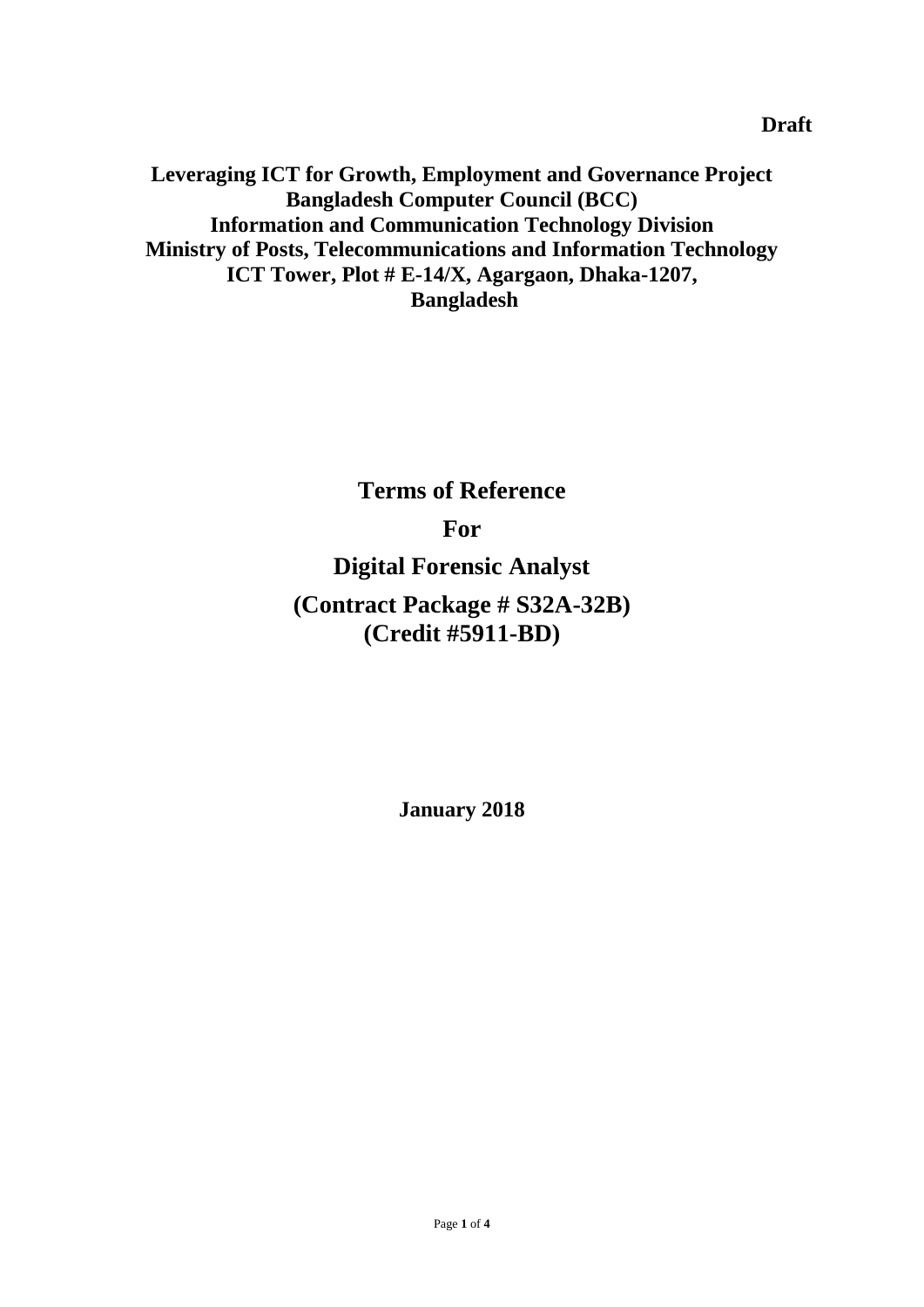## **Terms of Reference (TOR) For**

## **Digital Forensic Analyst (Contract Package # S32A-32B)**

### **1. Background**

Bangladesh Computer Council (BCC), an organization of Information & Communication Technology Division, Ministry of Posts, Telecommunications and Information Technology has received financing from the World Bank toward the cost of the Leveraging ICT for Growth, Employment and Governance (LICT) Project (IDA credit no.: 5911-BD) and intends to apply part of the proceeds for payment of services related to Consultancy for Digital Forensic Analyst.

The project consists of three components: (i) IT/ITES Industry Development, (ii) E-Government and (iii) Project Management Support.

The project development objectives are to: (i) Catalyze the growth of Bangladesh's IT/ITES industry for employment creation and export diversification; and (ii) Strengthen IT/ITES facilities, policies, standard and guidelines for public sector modernization.

## **2. Objective of the Assignment**

The objective is to recruit a person for the position of Digital Forensic Analyst in order to achieve organization goals by defining, integrating, and upgrading comprehensive information system architecture; managing projects and computer security.

## **3. Scope of Work**

## **3.1 Description**

A Digital Forensic Analyst within Bangladesh e-government Response Team, the candidate will be expected to serve as a tactical arm of the team, conducting computer forensic analysis, data recovery, eDiscovery, and other IT investigative work. Due to the inherent volatility of investigative response work, the candidate will be expected to discharge the various responsibilities assigned to their role while successfully managing a variable caseload. The candidate will be responsible for integrity in analysis, quality in client deliverables, as well as gathering caseload intelligence. The position will operate within a close team of computer forensics, fraud examiners, and other IT investigative experts, as well as customer management, counsel, human resources, and other IT technical personnel. The candidate will be expected to possess solid IT technical experience, strong communication skills, and must be technically able to hit the ground running in most any back office environment. The candidate must be well-versed and capable of leading an engagement in at least 2 of our core offerings: PCI-related IR/Forensics investigations, Financial Services, Intellectual Property, Computer Security Incident Response Team (CSIRT), Expert Witness/Litigation Support, IR Training, eDiscovery, Mobile Phone Forensics.

## **3.2 Responsibilities**

Digital Forensic Specialist would be responsible for the following:

- Perform forensic analysis of electronic data sources (workstations, laptops, servers, mobile devices, etc.) in response to cyber incidents.
- Investigate network intrusions to determine the cause and extent of the breach.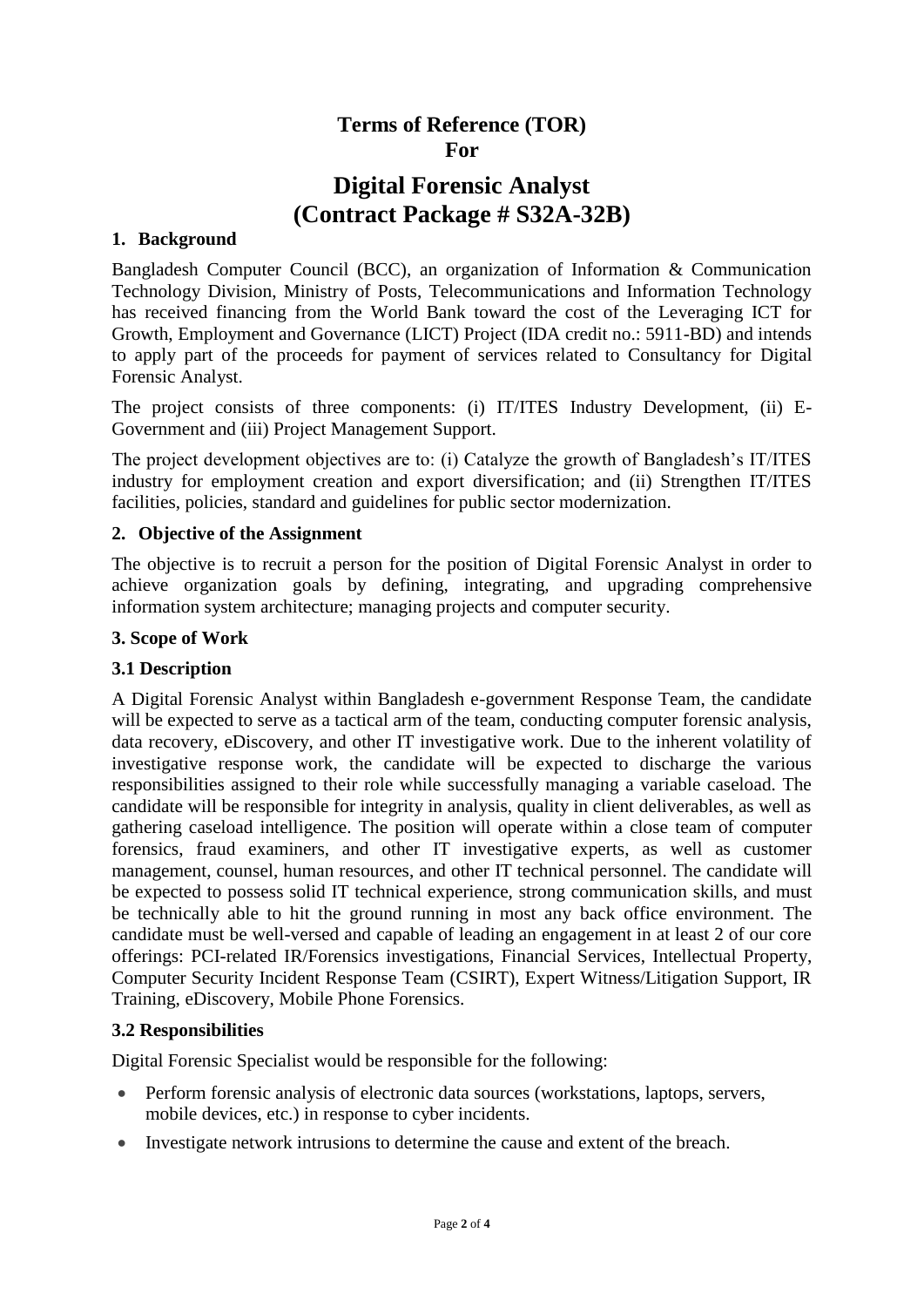- Preserve, harvest, and process electronic data according to the relevant policies and practices.
- Develop technical solutions to complex problems that require the regular use of ingenuity and creativity, work without appreciable direction, and exercise considerable latitude in determining the technical objectives of the assignment.
- Research and maintain proficiency in tools, techniques, countermeasures, and trends in data hiding and network security and encryption.
- Produce high quality written work products, presenting complex technical matters clearly and concisely.
- Represent the organization as and interact with senior external personnel on significant technical matters often requiring coordination between organizations

## **3.3 Competencies**

- **Analysis:** Identify and understand issues, problems and opportunities; compare data from different sources to draw conclusions.
- **Communication:** Clearly convey information and ideas through a variety of media to individuals or groups in a manner that engages the audience and helps them understand and retain the message.
- **Exercising Judgment and Decision Making:** Use effective approaches for choosing a course of action or developing appropriate solutions; recommend or take action that is consistent with available facts, constraints and probable consequences.
- **Technical and Professional Knowledge:** Demonstrate a satisfactory level of technical and professional skill or knowledge in position-related areas; remains current with developments and trends in areas of expertise.
- **Building Effective Relationships:** Develop and use collaborative relationships to facilitate the accomplishment of work goals.
- **Client Focus:** Make internal and external clients and their needs a primary focus of actions; develop and sustain productive client relationships
- **Demonstrated ability to describe non-functional requirements** and translate into architecture constraints
- $\triangleright$  Experience with government systems (operating systems, applications, databases, networks, etc) and business processes.

## **4. Qualifications & Experience**

## **4.1. Educational Qualification:**

Bachelor's degree in Computer Science, Information Security, or Information Systems Management

## **4.2. Work Experience:**

- Minimum Seven (7) years of experience in digital forensics
- Proficient in the latest forensic, response, and reverse engineering skills and astute in the latest exploit methodologies.
- Must be proficient in using tools like Encase, FTK, Helix, Wireshark, X Ways Forensic for memory analysis, malware analysis and forensic analysis
- Knowledge of OS internals
- Experience parsing and analyzing memory snapshots
- Programming skills in Python, Perl, Ruby
- Reverse engineering skills and experience is a plus